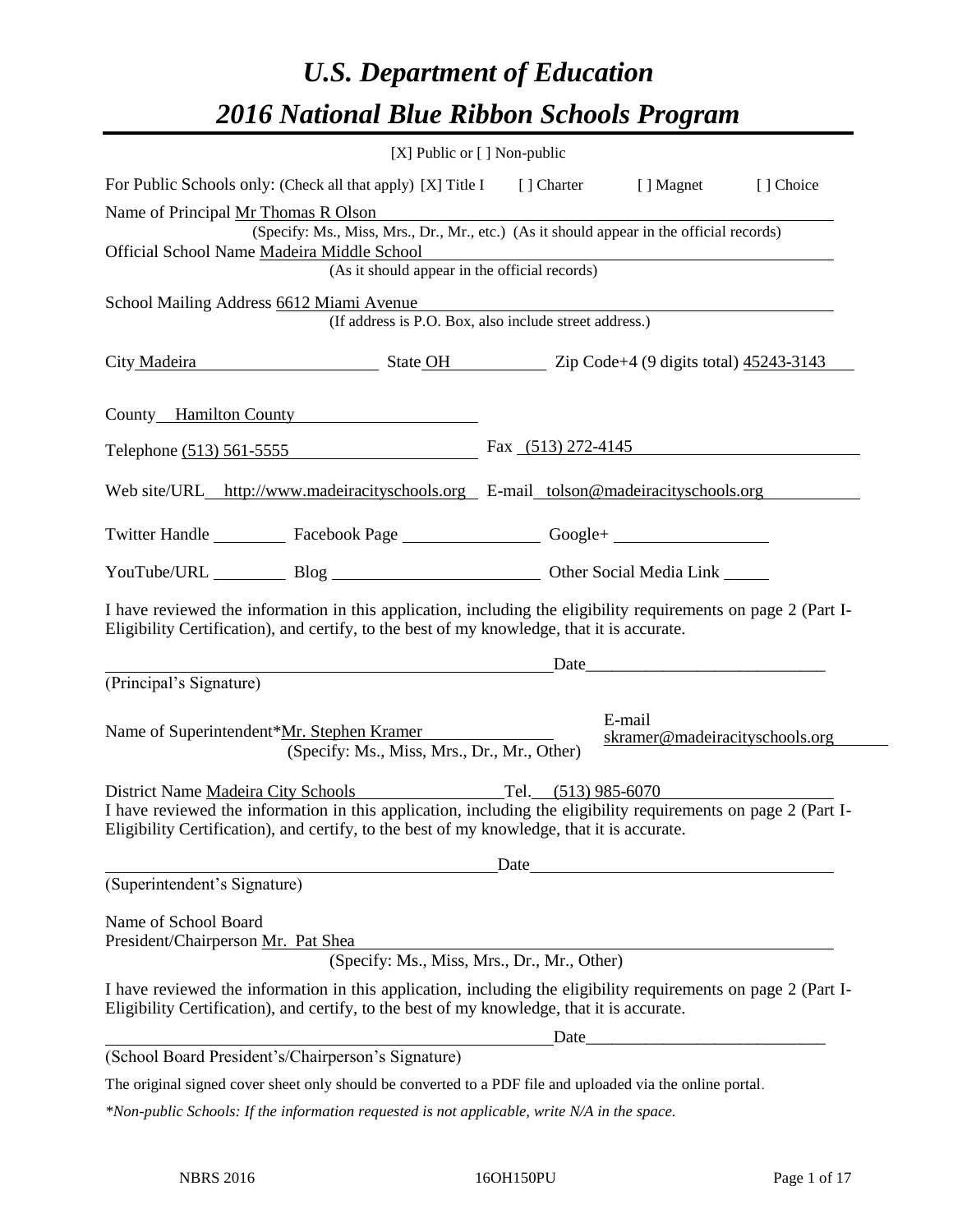The signatures on the first page of this application (cover page) certify that each of the statements below, concerning the school's eligibility and compliance with U.S. Department of Education and National Blue Ribbon Schools requirements, are true and correct.

- 1. The school configuration includes one or more of grades K-12. (Schools on the same campus with one principal, even a K-12 school, must apply as an entire school.)
- 2. The public school has met their state's accountability requirements (i.e., avoided sanctions) in participation, performance in reading (or English language arts) and mathematics, and other academic indicators (i.e., attendance rate and graduation rate) using the most recent accountability results available for the year prior to nomination.
- 3. To meet final eligibility, a public school must meet the state's accountability requirements (i.e., avoided sanctions) in participation, performance in reading (or English language arts) and mathematics, and other academic indicators (i.e., attendance rate and graduation rate) for the year in which they are nominated (2015-2016) and be certified by the state representative. Any status appeals must be resolved at least two weeks before the awards ceremony for the school to receive the award.
- 4. If the school includes grades 7 or higher, the school must have foreign language as a part of its curriculum.
- 5. The school has been in existence for five full years, that is, from at least September 2010 and each tested grade must have been part of the school for the past three years.
- 6. The nominated school has not received the National Blue Ribbon Schools award in the past five years: 2011, 2012, 2013, 2014, or 2015.
- 7. The nominated school has no history of testing irregularities, nor have charges of irregularities been brought against the school at the time of nomination. The U.S. Department of Education reserves the right to disqualify a school's application and/or rescind a school's award if irregularities are later discovered and proven by the state.
- 8. The nominated school or district is not refusing Office of Civil Rights (OCR) access to information necessary to investigate a civil rights complaint or to conduct a district-wide compliance review.
- 9. The OCR has not issued a violation letter of findings to the school district concluding that the nominated school or the district as a whole has violated one or more of the civil rights statutes. A violation letter of findings will not be considered outstanding if OCR has accepted a corrective action plan from the district to remedy the violation.
- 10. The U.S. Department of Justice does not have a pending suit alleging that the nominated school or the school district as a whole has violated one or more of the civil rights statutes or the Constitution's equal protection clause.
- 11. There are no findings of violations of the Individuals with Disabilities Education Act in a U.S. Department of Education monitoring report that apply to the school or school district in question; or if there are such findings, the state or district has corrected, or agreed to correct, the findings.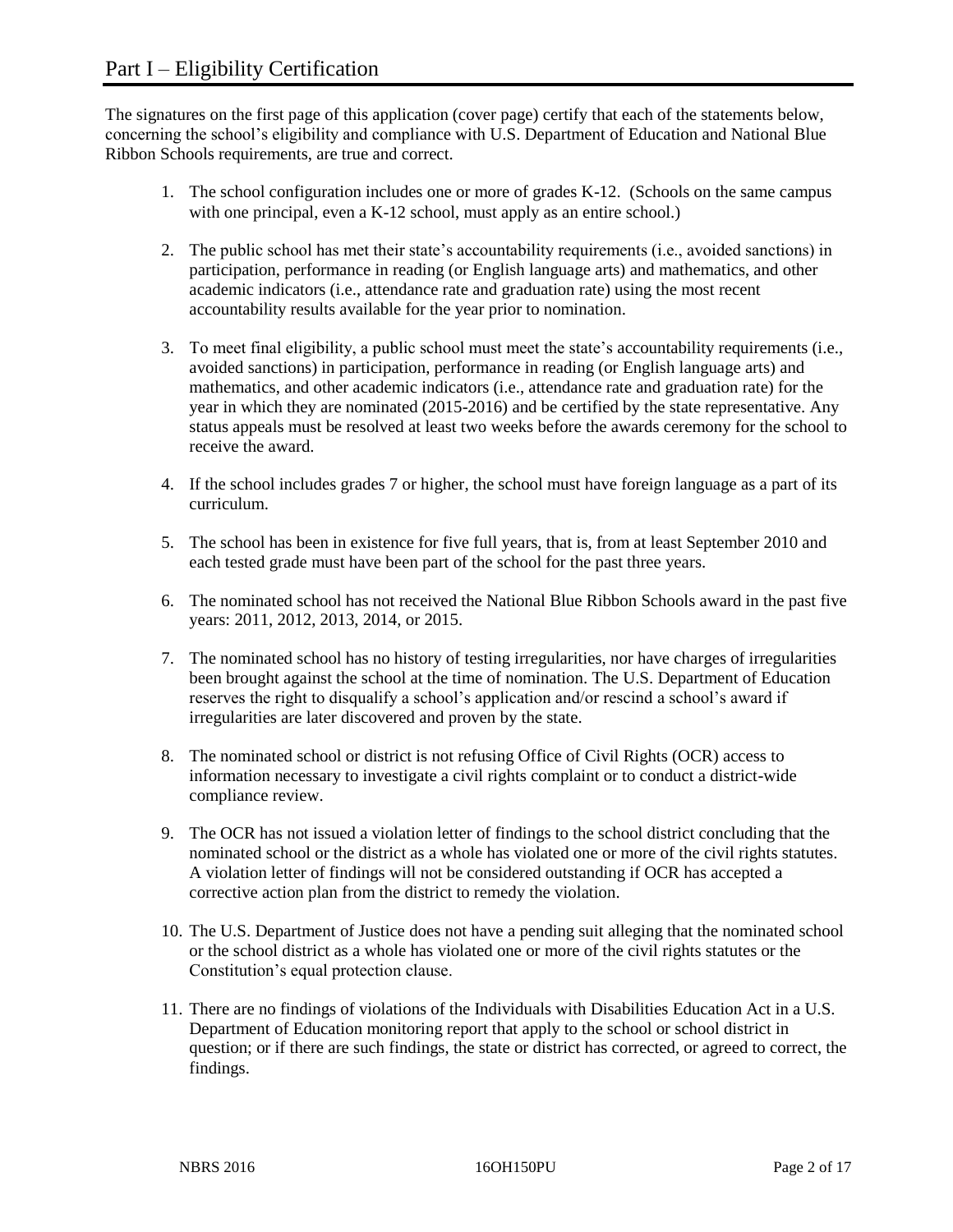# **Data should be provided for the most recent school year (2015-2016) unless otherwise stated.**

# **DISTRICT**

1. Number of schools in the district  $1$  Elementary schools (includes K-8) (per district designation):  $\frac{1 \text{ Middle/Junior high schools}}{}$ 1 High schools 0 K-12 schools

3 TOTAL

**SCHOOL** (To be completed by all schools)

- 2. Category that best describes the area where the school is located:
	- [] Urban or large central city [ ] Suburban with characteristics typical of an urban area [X] Suburban [ ] Small city or town in a rural area [ ] Rural
- 3. Number of students as of October 1, 2015 enrolled at each grade level or its equivalent in applying school:

| Grade                           | # of         | # of Females | <b>Grade Total</b> |
|---------------------------------|--------------|--------------|--------------------|
|                                 | <b>Males</b> |              |                    |
| <b>PreK</b>                     | 0            | 0            | 0                  |
| $\mathbf K$                     | 0            | 0            | $\Omega$           |
| $\mathbf{1}$                    | 0            | 0            | $\Omega$           |
| $\boldsymbol{2}$                | 0            | 0            | 0                  |
| 3                               | 0            | 0            | 0                  |
| 4                               | 0            | 0            | $\Omega$           |
| 5                               | 77           | 49           | 126                |
| 6                               | 54           | 45           | 99                 |
| 7                               | 62           | 48           | 110                |
| 8                               | 51           | 54           | 105                |
| 9                               | 0            | 0            | 0                  |
| 10                              | 0            | 0            | 0                  |
| 11                              | 0            | 0            | 0                  |
| 12 or higher                    | 0            | 0            | $\Omega$           |
| <b>Total</b><br><b>Students</b> | 244          | 196          | 440                |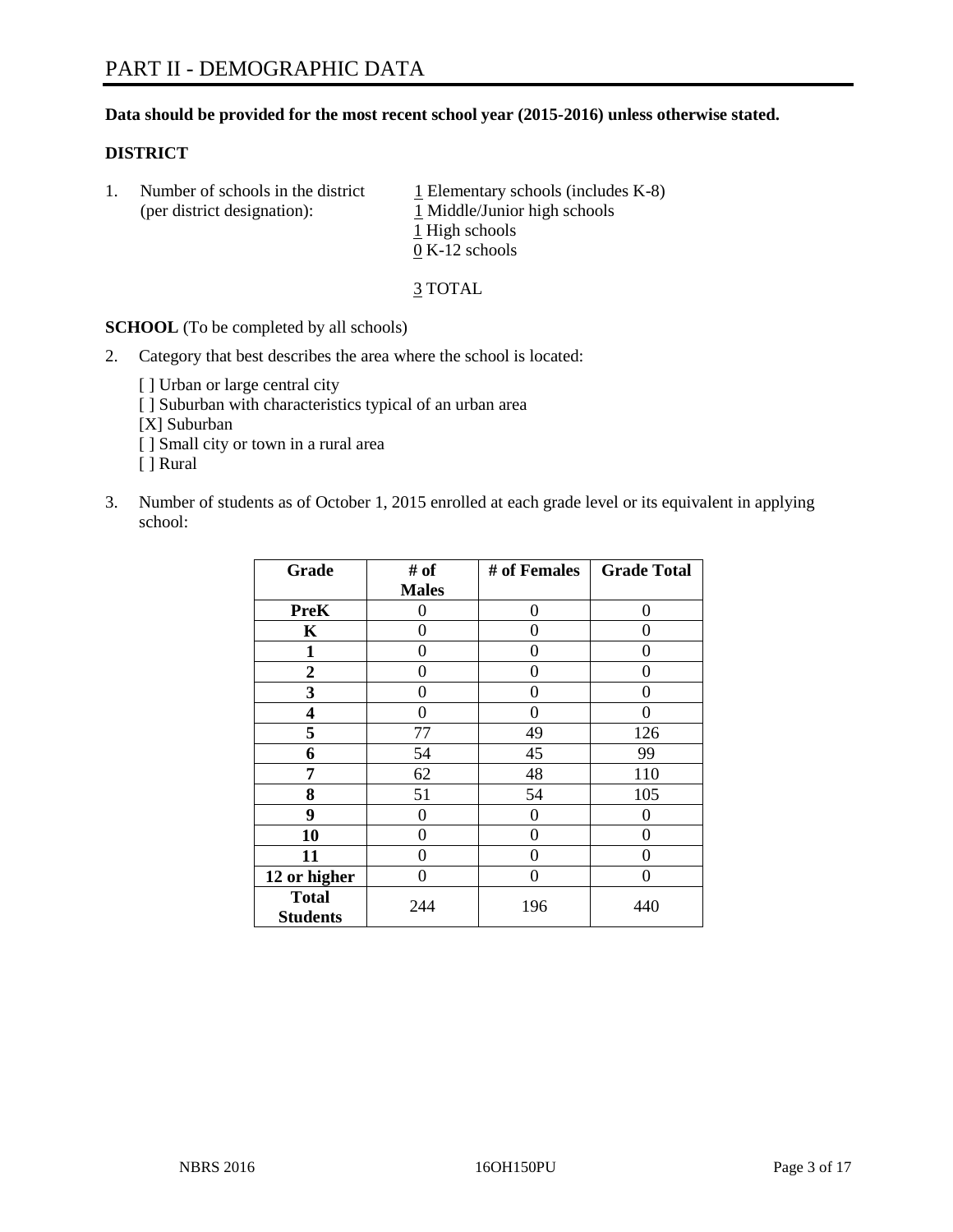4. Racial/ethnic composition of  $\underline{0}$  % American Indian or Alaska Native the school: 4 % Asian

 % Black or African American % Hispanic or Latino % Native Hawaiian or Other Pacific Islander 89 % White % Two or more races **100 % Total**

(Only these seven standard categories should be used to report the racial/ethnic composition of your school. The Final Guidance on Maintaining, Collecting, and Reporting Racial and Ethnic Data to the U.S. Department of Education published in the October 19, 2007 *Federal Register* provides definitions for each of the seven categories.)

5. Student turnover, or mobility rate, during the 2014 – 2015 school year: 5%

This rate should be calculated using the grid below. The answer to (6) is the mobility rate.

| <b>Steps For Determining Mobility Rate</b>         | Answer |  |
|----------------------------------------------------|--------|--|
| $(1)$ Number of students who transferred to        |        |  |
| the school after October 1, 2014 until the         | 11     |  |
| end of the 2014-2015 school year                   |        |  |
| (2) Number of students who transferred             |        |  |
| <i>from</i> the school after October 1, 2014 until | 12     |  |
| the end of the 2014-2015 school year               |        |  |
| (3) Total of all transferred students [sum of      | 23     |  |
| rows $(1)$ and $(2)$ ]                             |        |  |
| (4) Total number of students in the school as      | 440    |  |
| of October 1, 2014                                 |        |  |
| (5) Total transferred students in row (3)          | 0.052  |  |
| divided by total students in row (4)               |        |  |
| $(6)$ Amount in row $(5)$ multiplied by 100        |        |  |

6. English Language Learners (ELL) in the school:  $0\%$ 

2 Total number ELL

Specify each non-English language represented in the school (separate languages by commas): Spanish, Arabic

- 7. Students eligible for free/reduced-priced meals: 11 % Total number students who qualify:  $\frac{48}{9}$
- 8. Students receiving special education services: 13 %

55 Total number of students served

Indicate below the number of students with disabilities according to conditions designated in the Individuals with Disabilities Education Act. Do not add additional conditions. It is possible that students may be classified in more than one condition.

| 6 Autism                | $\underline{0}$ Orthopedic Impairment   |
|-------------------------|-----------------------------------------|
| 0 Deafness              | 14 Other Health Impaired                |
| 0 Deaf-Blindness        | 24 Specific Learning Disability         |
| 1 Emotional Disturbance | 3 Speech or Language Impairment         |
| 2 Hearing Impairment    | 0 Traumatic Brain Injury                |
| 3 Mental Retardation    | 0 Visual Impairment Including Blindness |
| 1 Multiple Disabilities | <b>0</b> Developmentally Delayed        |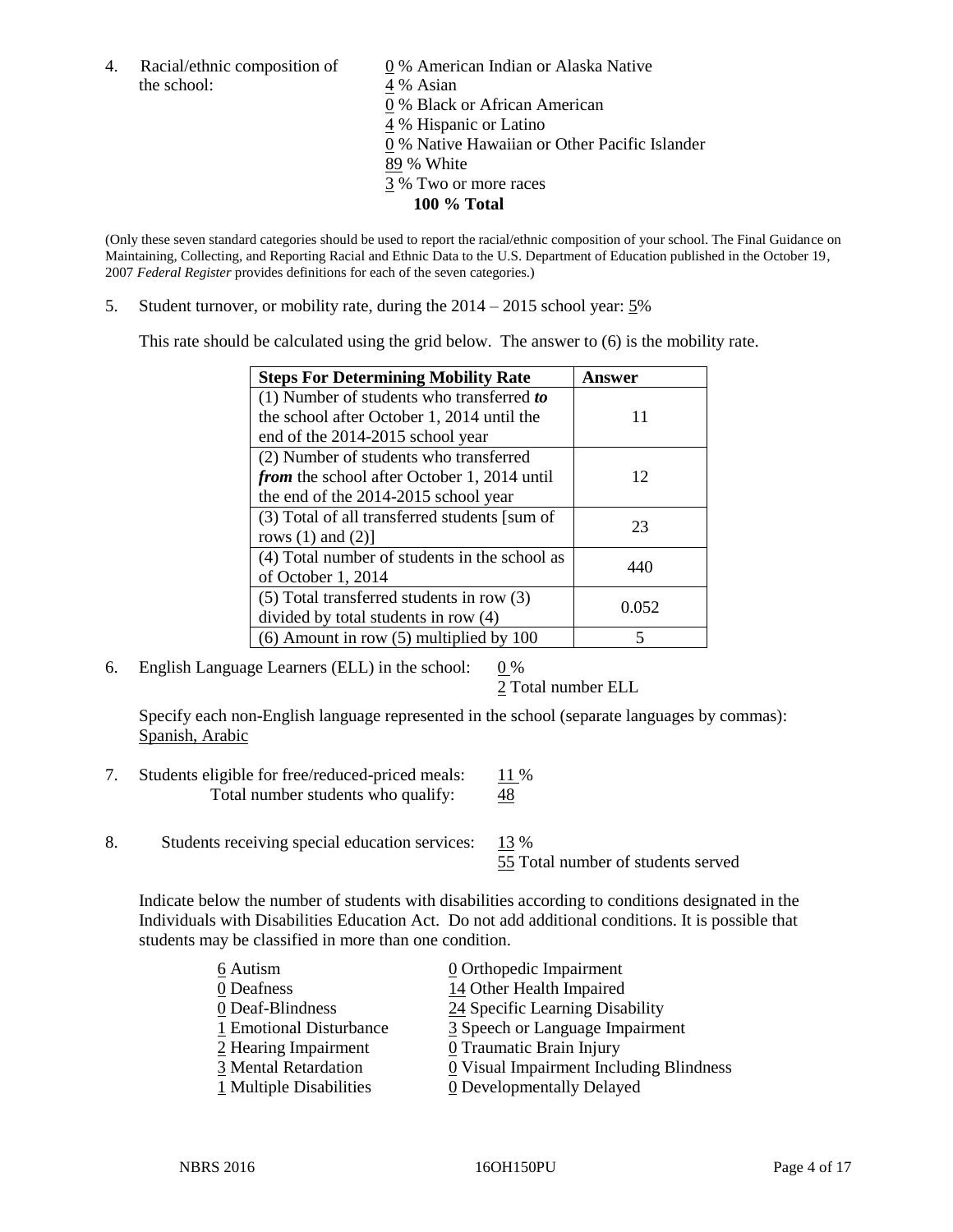- 9. Number of years the principal has been in her/his position at this school:  $1$
- 10. Use Full-Time Equivalents (FTEs), rounded to nearest whole numeral, to indicate the number of school staff in each of the categories below:

|                                       | <b>Number of Staff</b> |
|---------------------------------------|------------------------|
| Administrators                        |                        |
| Classroom teachers                    | 19                     |
| Resource teachers/specialists         |                        |
| e.g., reading, math, science, special | 11                     |
| education, enrichment, technology,    |                        |
| art, music, physical education, etc.  |                        |
| Paraprofessionals                     | 10                     |
| Student support personnel             |                        |
| e.g., guidance counselors, behavior   |                        |
| interventionists, mental/physical     |                        |
| health service providers,             | 3                      |
| psychologists, family engagement      |                        |
| liaisons, career/college attainment   |                        |
| coaches, etc.                         |                        |

- 11. Average student-classroom teacher ratio, that is, the number of students in the school divided by the FTE of classroom teachers, e.g.,  $22:1$  16:1
- 12. Show daily student attendance rates. Only high schools need to supply yearly graduation rates.

| <b>Required Information</b> | 2014-2015 | 2013-2014  | 2012-2013 | 2011-2012 | $2010 - 201$ |
|-----------------------------|-----------|------------|-----------|-----------|--------------|
| Daily student attendance    | 96%       | 97%        | 97%       | 97%       | 97%          |
| High school graduation rate | 0%        | $\gamma\%$ | 0%        | 9%        | 0%           |

# 13. **For high schools only, that is, schools ending in grade 12 or higher.**

Show percentages to indicate the post-secondary status of students who graduated in Spring 2015.

| <b>Post-Secondary Status</b>                  |                |
|-----------------------------------------------|----------------|
| Graduating class size                         |                |
| Enrolled in a 4-year college or university    | 0%             |
| Enrolled in a community college               | 0%             |
| Enrolled in career/technical training program | 0%             |
| Found employment                              | 0%             |
| Joined the military or other public service   | 0%             |
| Other                                         | $\frac{10}{6}$ |

14. Indicate whether your school has previously received a National Blue Ribbon Schools award. Yes No X

If yes, select the year in which your school received the award.

15. In a couple of sentences, provide the school's mission or vision statement.

Madeira Middle School is a school community where learning is personalized and success ensured.

16. **For public schools only**, if the school is a magnet, charter, or choice school, explain how students are chosen to attend.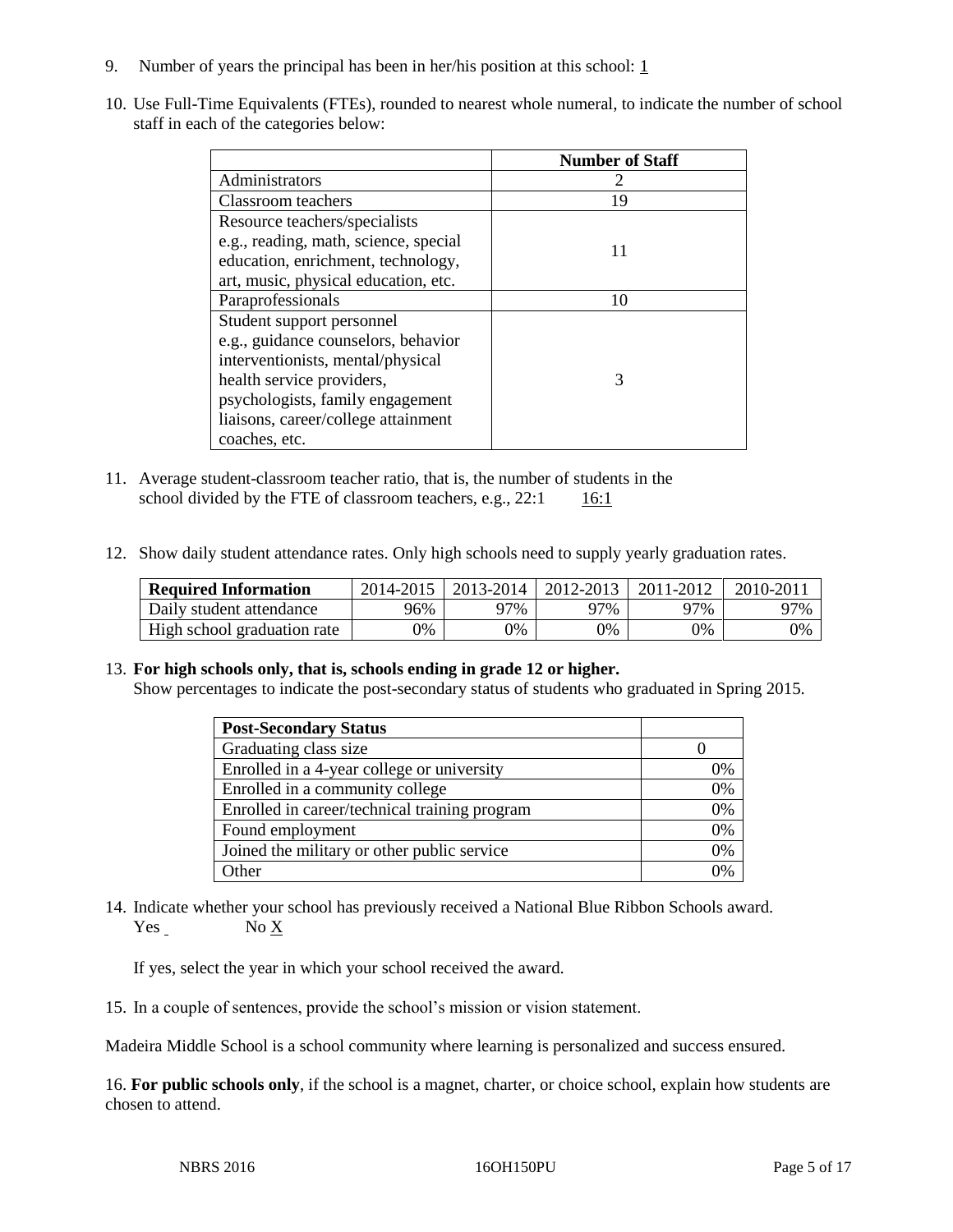# PART III – SUMMARY

Madeira Middle School is located near the heart of Madeira on a 2.5 mile tract of land just north of downtown Cincinnati. The city of Madeira is home to more than 7,000 people with about 70% of those residents being empty nesters; 57% of the residents have obtained a bachelor's degree or higher. Since the 1920's Madeira City Schools has been educating students in an academically rigorous environment where the school district is the primary community focus.

Madeira City Schools serves 1,500 students in grades K-12, and we educate 440 students in grades 5-8 at the middle school. Our school and district has a long history of academic excellence serving a population of 10% minorities, 8% economically disadvantaged, and 11% students with disabilities. We have been rated as one of the top public school districts in Ohio for over 12 years and have received national recognition from publications like Forbes, Newsweek, U.S. News & World Report as well as local recognition from Cincinnati Magazine. Madeira City Schools has been rated as a top place to work in the city of Cincinnati two years in a row. Funding for our school district comes primarily from resident taxpayer dollars, with the last operating levy being supported by 65% of the voters. Madeira City Schools also has the support of the Madeira Parent-Teacher Organization (active in all three buildings), the Madeira Schools Foundation, Madeira Athletic Boosters, Madeira Theater Arts, and the Madeira Music Boosters. Parents support our schools throughout the year at various activities including, homecoming (fall and winter); our annual middle school magazine sale (sponsored by the MS PTO); field trips to the University of Cincinnati (college and career readiness); iSpace (STEM); Courage Retreat (school culture); Day of Service, Empty Bowls, and Magnified Giving (service learning); March Madness (college and career readiness); Summer on Stage (theater arts); and May Fest (celebration of the arts). Our students are active, engaged learners who are exposed to real-world scenarios (predictable and unpredictable) to prepare them to engage in life after school. Over 85% of Madeira students participate in sports, theater arts, and other leadership opportunities making Madeira City Schools a very strong district.

Our building was constructed in 2006 and sits on the ground originally occupied by Sellman Middle School, which in the early days of the school district also served as the high school. The current middle school (a two-story building) is a great model for how "middle school" works and should operate. Each grade level has its own set of lockers, restrooms, a team room, as well as classrooms for each content area teacher and a room for an intervention specialist. Grade levels are contained to one area to maximize time with the students, allow for easy transition time to other classes, and provide a way for 8th graders to not be involved with 5th and 6th graders, which is a concern for parents. The building's layout allows for easy access to common spaces with a stairwell in the center of the building and stairwells at either end of the building. The media center is located on the second floor between the 7th and 8th grade hallways, with the music, art, gym, and cafeteria spaces being located on the other side of the building a short walk for students, but far enough away to segregate the sound from the grade level areas. Teachers utilize team rooms to work with small groups of students, and use their scheduled time (team time that may be blocked) to offer what makes the best sense for students instead of being tied to a 45-50 minute increment of time for each class. There is a bell system in the building, but it is not turned on, which allows teams to operate on their own schedule without interruption. Each classroom is equipped with a SmartBoard, overhead projector (mounted in the ceiling), and many classrooms also utilize a document camera. All of this is designed to put teachers in the best position to access learning tools such as primary source documents, maps, pictures, graphs, and use student work (as mentor texts) to instruct the rest of the class.

The mission of Madeira Middle School is aligned with the district's mission, and that is to "personalize learning and ensure success" for each student. This means our grade level teams look at each child to decide how to differentiate and individualize instruction to help each child move as far as he or she can in the four years of middle school. Each teacher in the middle school has an individual plan time and each team of teachers has a team time to collaborate on student issues, curricular connections, or school culture. The grade level teams understand we receive upper elementary students who ride bicycles and skateboards (5th grade). and send forth teen-agers who are thinking of getting their "temps" soon (8th grade). This means each grade-level team works on transitions of academic, social, emotional, physical, and moral skill sets from one grade to the next. Our average grade level size of 110-115 students and our average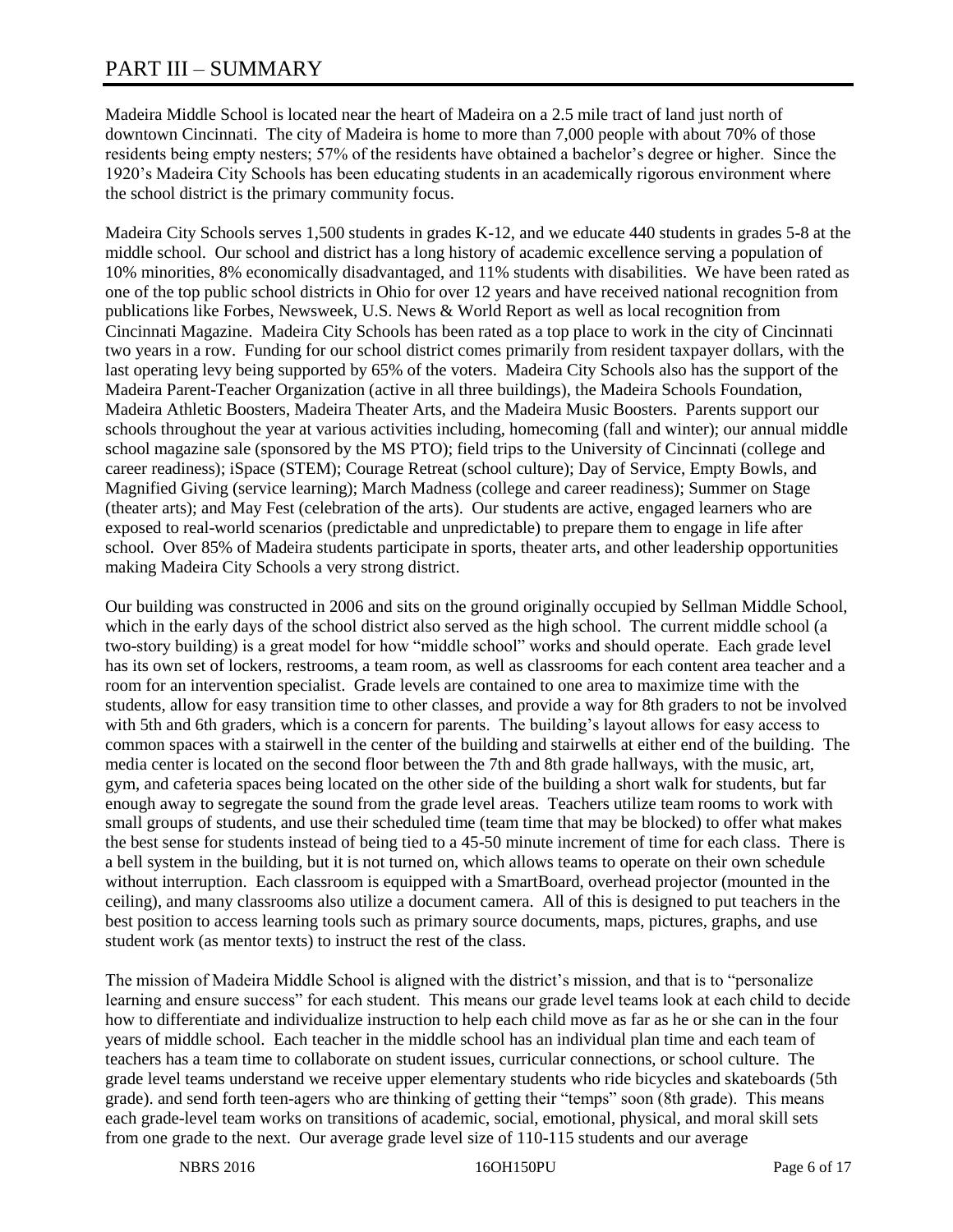student:teacher ratio of 16:1 allows for personalized education to occur, each student to be known, and issues to be quickly addressed.

Learning extends beyond the classroom through Power of the Pen, Robotics Club, Math Counts, Art Club, Girls on the Run, and Student Council. Each grade level has a service learning component to promote students' growth beyond the community of Madeira. Activities such as our Veteran's Day assembly (5th grade), Pay It Forward (6th grade), Empty Bowls (7th grade) and Magnified Giving (8th grade) provide opportunities for students to understand current community, national, and world issues, do research to educate themselves, and explore leadership opportunities beyond the classroom. Student Council has been instrumental in helping to shape the school climate through the creation of the LIGHT initiative. LIGHT stands for: Leadership, Integrity, Generosity, Honesty, and Teamwork. Teachers send home LIGHT cards to recognize students for having those qualities that spread LIGHT at Madeira Middle School and serve as an example to others of how we should treat one another. Three LIGHT assemblies are held each year with students speaking at each assembly. In addition, quarterly LIGHT breakfasts are hosted for all students who received a LIGHT card during the quarter.

The clubs, activities, and leadership opportunities, coupled with the service learning aspects of our school give our school a well-rounded education to offer each student. Teachers work collaboratively with each other, parents, and administration to help each child realize what he or she can become. At Madeira Middle School we like to say, "It is a great day to shine your LIGHT" which truly shows how we can brighten each life intellectually, physically, emotionally, socially, and morally. This is the Madeira Middle School way and a sense of well-being that promotes strong thinking and a real heart-beat in the school and community.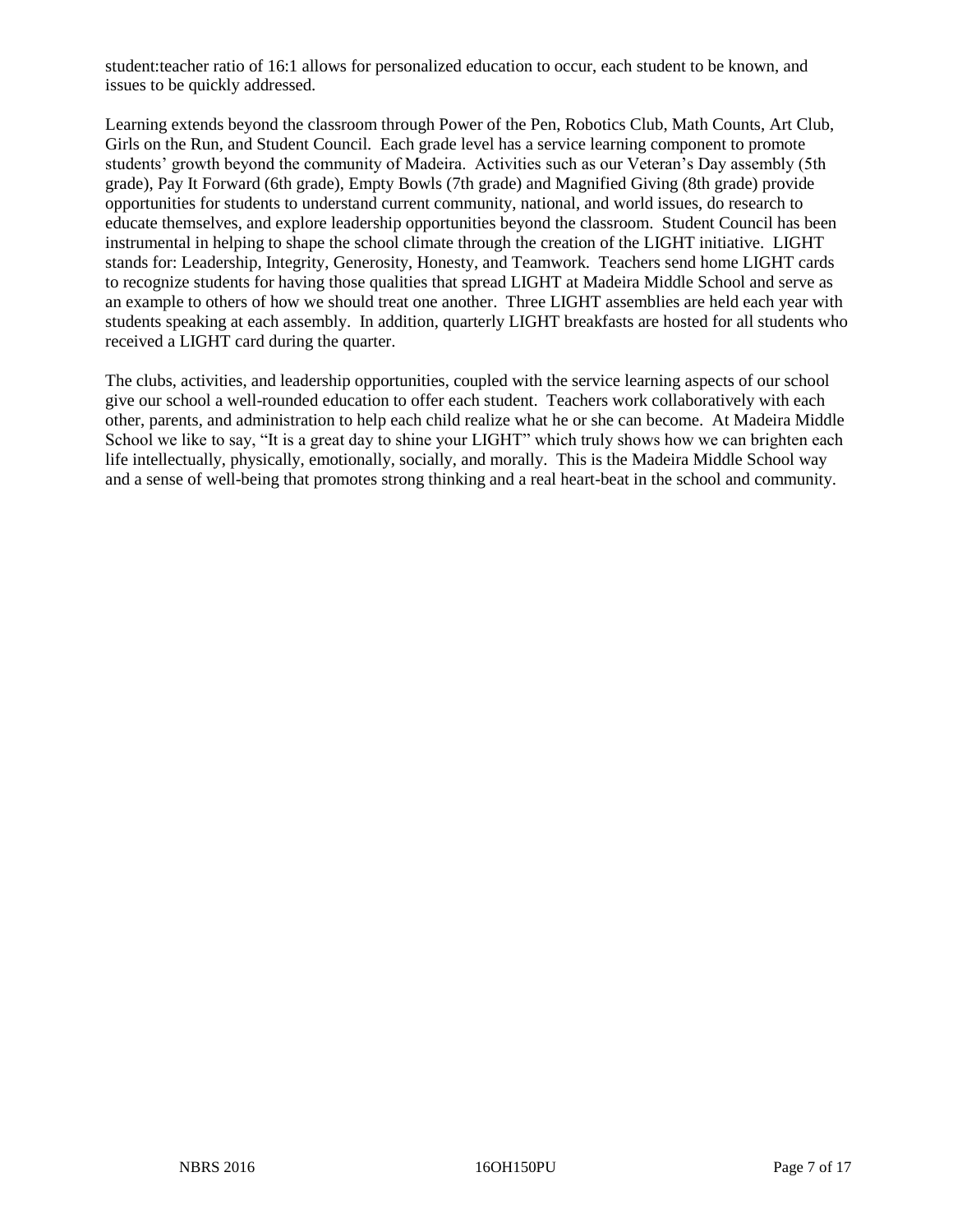# 1. Core Curriculum:

At Madeira Middle School, we have a rigorous core curriculum in language arts, mathematics, science, and social studies in grades 5-8; teachers work closely together within departments and grade levels to ensure the acquisition of foundational skills while enriching the curriculum for all students. Based on the Common Core State Standards in math and English language arts, and the Ohio state standards for social studies and science, our standards are supported by district goals and increased rigor to meet learners' needs. Curriculum revision is ongoing, with a formal review of each core area's standards, curriculum maps, assessments, and resources annually. Currently, the science, math, and social studies departments are undergoing a vertical articulation process to align standards and concepts among the grade levels. The alignment challenge encourages interdisciplinary learning and allows students to collaborate and solve authentic, relevant and complex problems. At the center of this alignment is our literacy initiative to make certain all content area teachers view themselves as reading and writing practitioners.

We use teacher observations as well as formative, summative, classroom, standardized, AIMSWeb, and MAP (Measures of Academic Progress) screeners and assessment data to provide differentiated instruction and flexible Tier 1 interventions within content-area classes. In English language arts and math, we offer additional Tier 2 and Tier 3 courses for students who need an enriched, accelerated curriculum as well as those who need skill remediation in areas such as fluency, comprehension and math concepts. We also offer an academic assistance course during our Intervention and Enrichment Time (IET) that provides organizational, executive functioning, and academic skill instruction to students who are struggling with classroom academic success.

Our language arts instruction focuses on integrating reading, writing, grammar, vocabulary, and speaking/listening skills into a 90-minute language arts block. Students practice close reading and analysis of literary and instructional texts in a reader's workshop structure; student texts are often differentiated based on both Lexile and student interest. Students are exposed to a variety of time period, genres, and cultures in classroom and literature circle novels. Vocabulary study is varied, with the use of both contextual vocabulary instruction and a standardized vocabulary program.

Our writing curriculum shows a commitment to developing thoughtful, highly skilled, and reflective writers. Students participate in the writing process through workshops, writer's notebooks, and mentor text evaluation, and they write in various genres, including narrative, informative, argumentative, and poetry. Students often choose the content of their writing and they receive timely, high-quality teacher and peer feedback regarding the six essential writing traits. Language arts teachers collaborate and co-teach with the media specialist to instruct students in the research process, with varied products at each grade level. Grammar instruction is embedded into writing practice, and teachers develop mini-lessons related to mechanics, usage, grammar, and spelling based on student needs. Additionally, writing across the curriculum is emphasized with our content-area teachers utilizing common language and rubrics with informative writing instruction.

In mathematics, we offer an accelerated program based on student readiness that focuses on a discoverybased instructional approach that values process over product. In order to allow students to access accelerated math concepts, our curriculum is compacted to focus on the key concepts necessary to transition students into the next instructional level. Students are encouraged to work collaboratively to solve problems in multiple ways and to make connections to the real world. Often, problems require students to state a claim and provide evidence that supports that claim. In order to help students of all learning styles gain a solid understanding of mathematical concepts, we often use concrete models and manipulatives during lessons. We offer differentiated levels of math courses to students in all grade levels, including high school algebra and geometry. Student math placements are informed by quantitative and qualitative data and teacher recommendations; placements may change from one year to another based on student readiness.

Our science instruction is project-based with an emphasis on real-world application and hands-on,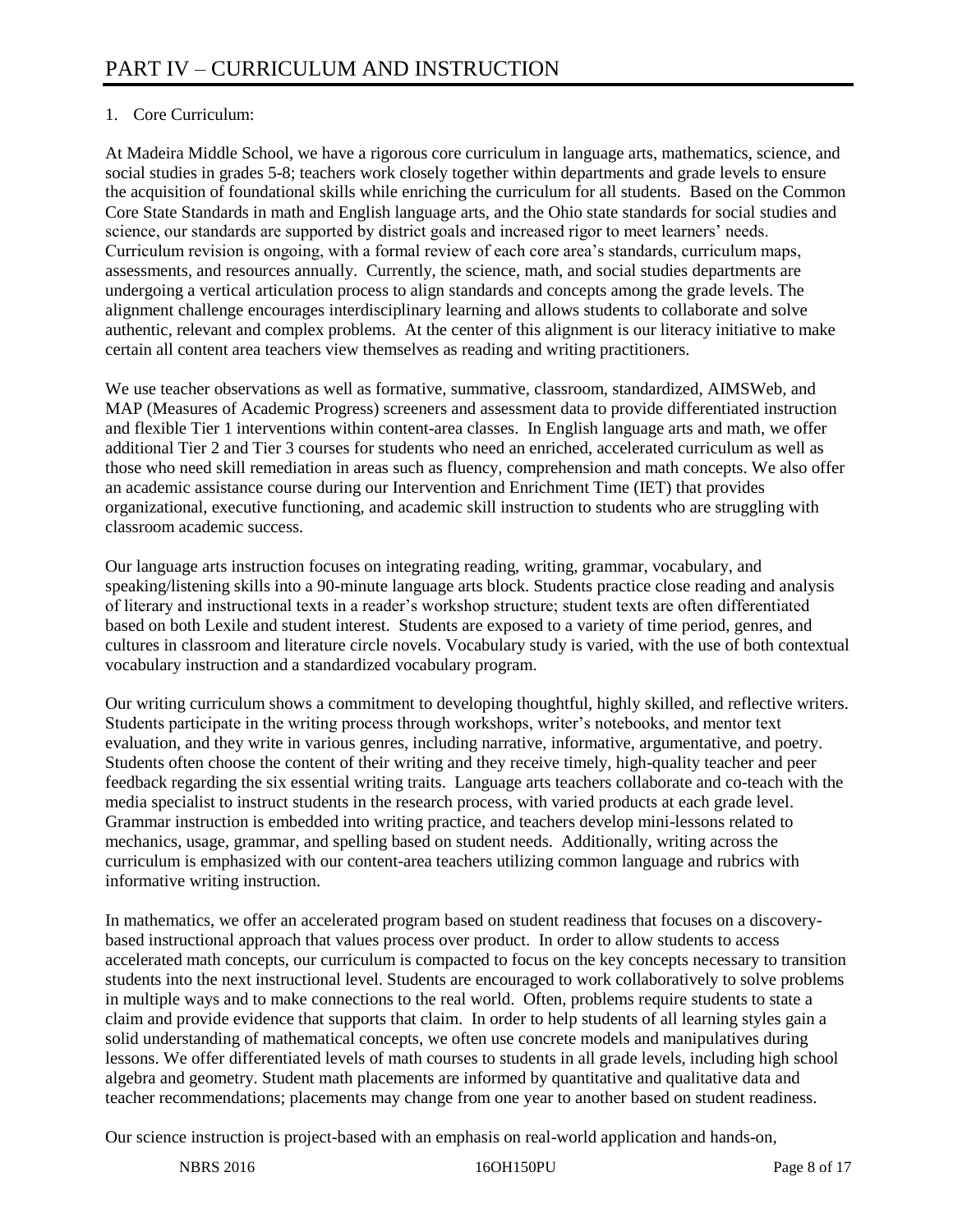interactive content including life, earth, space, and physical science. Science lessons are rigorous and relevant, and employ characteristics of high level Bloom's instruction. In addition to the implementation of the scientific method, students use reading, writing, and research skills to articulate their learning. New for the 2015-16 school year was the "Fusion" series which allows science students to practice close reading and critically annotate their text as in a language arts class.

In social studies, our curriculum is committed to promoting cultural awareness, volunteerism, and citizenship through content-driven instruction that ranges from the student of ancient civilizations to current global issues. We use an interdisciplinary instructional approach to link instruction to grade-level informational reading, research and writing skills. Technology integration is a key component in social studies lesson delivery, allowing students to demonstrate their learning through a variety of presentation platforms. Additionally, social studies teachers are reinforcing reading standards through analyzing primary and secondary source documents.

# 2. Other Curriculum Areas:

We at Madeira Middle School are committed to a whole child approach to teaching and learning that gives our students a well-rounded education through classes in the visual and performing arts, physical education, health, foreign language, and information and digital literacy. Our Intervention and Enrichment Time (IET), Multi-Tiered Systems and Supports (MTSS), Gifted Programs, content support, and academic assistance classes all help to remediate, enrich and expand students' knowledge and skills.

Art education is project-based and differentiated with an emphasis on reflection and critique. Grades five through seven have art in a three-week rotation each quarter. Eighth grade art is an elective rotation. In addition, there is an Art club after school for grades 5-8. Learners are exposed to many different media, from textiles to photography. During the course of the year, technology is regularly a part of the teaching and learning process.

Our artists have the opportunity to exhibit their artwork throughout the school and the district. Student also compete in the Scholastic Art Competition; last year, two students submitted work that was recognized at the regional level. This year, six students submitted work that was recognized at the regional level. The Scholastic Art Competition is the largest, and longest running national art competition for students in grades 7-12 in the United States.

The art education program helps our students develop critical thinking skills and creative problem solving through inquiry based lessons. These lessons focus on the impact of art in present and past societies, principles of design, relationships between the visual arts and other disciplines, and how to interpret, analyze and evaluate their artwork.

Through our encore/elective classes, the performing arts provide our students with an outlet for selfexpression and creativity, while helping them develop keener listening skills and concentration. As performers, our students problem-solve, think critically, and innovate. All students in grade five through seven have music three times per week and eighth grade students take music as an elective throughout the school year. They may choose from band or choir. Students in seventh and eighth grades also have an option for music media class. Our musicians perform three concerts per year, and at school district functions and community events.

Physical Education is a differentiated, student-centered, growth-minded program with a focus on wellness. Students are provided a variety of activities that focus on muscular strength, flexibility, and coordination with a special emphasis on cardiovascular endurance. Our physical education classes promote positive selfimage and self-esteem as well as the benefits of physical activity and life-long fitness. Students learn teambuilding and acquire a solid foundation of skills, which support our extracurricular sports teams.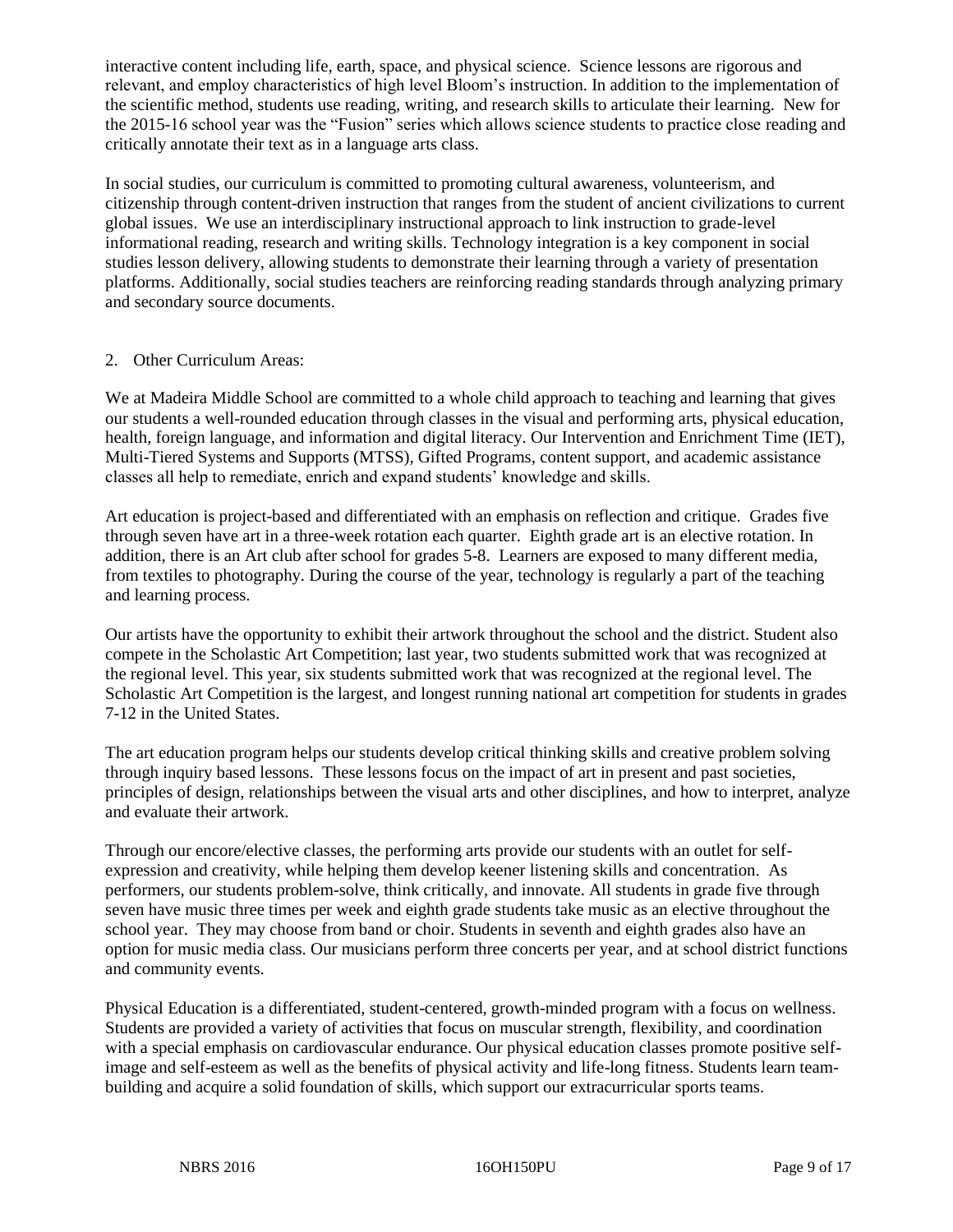Health class is a project-based, technology-infused, growth-minded course with a wellness focus. All eighth graders take health every other day for the entire school year, which allows for an in-depth look at topics from social media to a variety of student-centered issues. Experts in these areas are often brought in to connect students to their community. In health class, students take part in an influential person program by creating a speech or written document to honor someone who positively impacted their lives.

We offer three foreign language courses to our eighth graders: Latin, Spanish, and French. Approximately 85% of our students enroll in a foreign language course. These daily classes are experience-based and encourage our students to think critically, divergently, and creatively while broadening their knowledge of a foreign language and the cultures from which they originate. Students develop their listening and speaking skills in the classroom and with others globally. Technology is regularly utilized in the learning process. Students in these classes often participate in extracurricular clubs or competitions where they further their cultural studies in a fun environment. Students completing one year of foreign language in eighth grade may earn high school credit.

In addition to these courses, our media-technology specialist teaches three week rotations of information and technology literacy classes to fifth through seventh grades. There is also a coding class offered to eighth graders. The class employs a flexible schedule that involves all grade levels with an emphasis on the research process and digital citizenship. A well-stocked library with books and databases provides students with rich opportunities for choice reading and research. In all grade levels, our media specialist co-teaches the research process with classroom teachers. The media specialist assists in integrating technology across all content areas, with many multimedia projects allowing students to create, think critically, and collaborate with others so that projects can be shared or published locally and globally.

3. Instructional Methods and Interventions:

Madeira Middle School emphasizes excellence in developing the whole child. In order to ensure high levels of student learning and achievement, we use a variety of instructional approaches across all grade levels and subject matters. Every class is a rich blend of problem-based learning and explicit instruction, as well as group projects and individual student presentations. Teachers use a multi-tiered approach to differentiate instruction and flexibly incorporate a variety of methods, as students needs and class content dictate. Students may participate in debates and simulations in social studies class, then Skype with authors and dramatize events in language arts. Their math class may include technology-based inquiry lessons or a "flipped" classroom approach. Language arts teachers use a mix of reading and writing workshops, conferencing individually to gauge student progress. Tier 1 differentiation occurs with the use of flexible cluster groups, tiered assignments, and choice in student reading and writing; these lessons are often designed and delivered by an additional language arts curriculum support teacher to small groups of students.

We offer gifted and Multi-Tiered Systems and Supports classes that are data-driven and available to our fifth through eighth grade classes based on whether the student needs remediation, enrichment, or extension of knowledge and skills. Tier 2 and 3 interventions utilize the MTSS model that provides additional support to students who are struggling academically or identified as having special needs. Every grade level administers universal screeners three times per year to assess reading and math process. Results of state assessments, grade level curriculum tests, and teacher recommendations are used to assess student progress and determine whether closer monitoring or intervention is needed. Classroom support for language arts, math labs, and academic assistance is available for students who continue to struggle; research-based programs, such as AIMSweb, Achieve 3000, and Adapted Mind, are used to support student achievement. Academic progress is regularly communicated to parents.

Gifted services are provided through language arts in sixth through eighth grade and through a pull-out program with a gifted specialist in fifth grade. These students use an inquiry and project-based approach incorporating technology with an emphasis on speaking and presentation skills. In seventh and eighth grade, we offer accelerated math programs and student and Tier 1 gifted interventions in all content-area classes.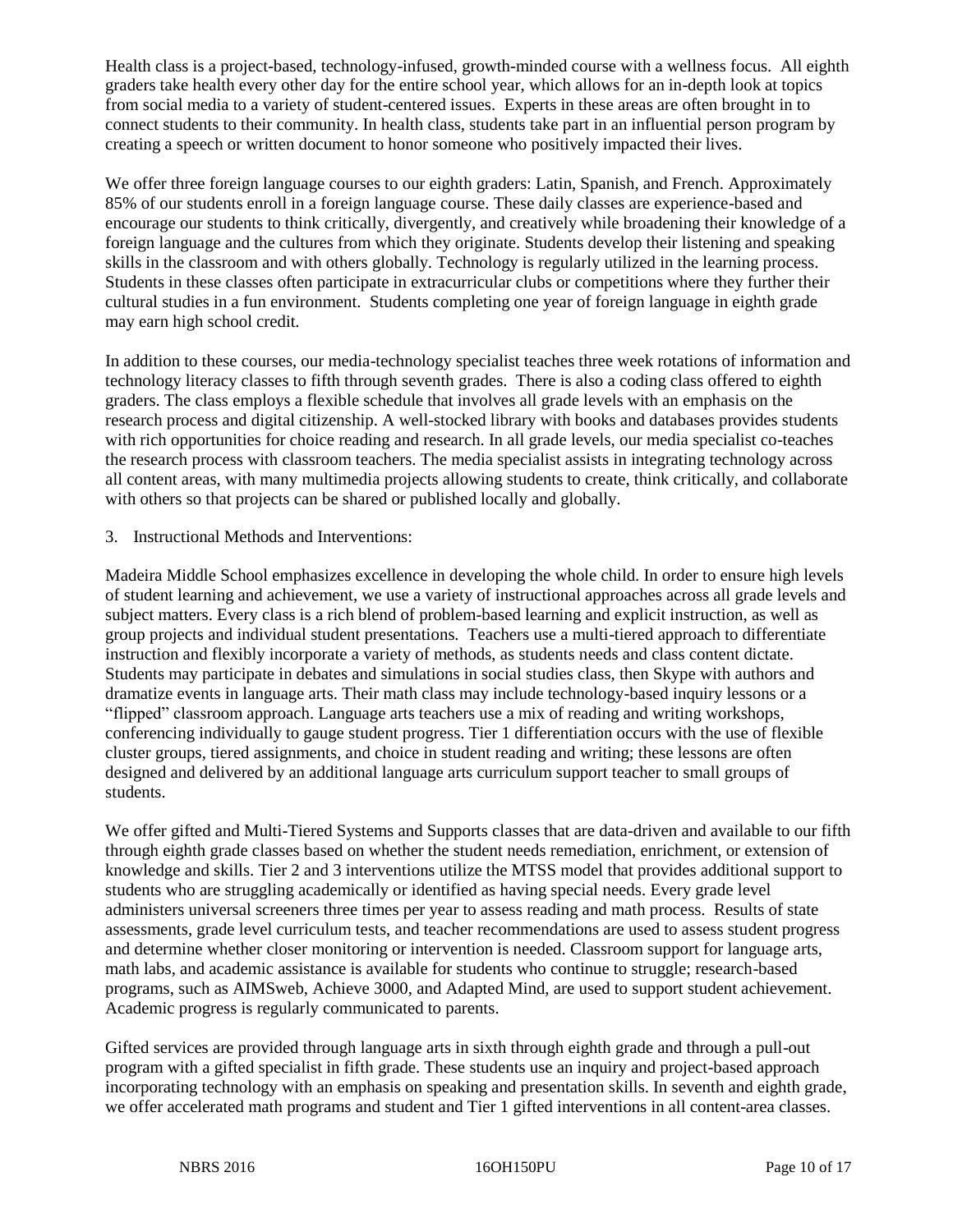4. Assessment for Instruction and Learning and Sharing Assessment Results:

Through 2014, the state of Ohio required every student in grade 3-8 to take the Ohio Achievement Assessment (OAA) in reading and math each year. Additionally, fifth and eighth grade students also took a science OAA. When reviewing this standardized test data at Madeira Middle School, it is apparent that every student matters. We have consistently achieved an 84% or higher in each assessed area over the past five years with a vast majority of students scoring "accelerated" or higher. The success rate allowed Madeira Middle School to achieve the highest Performance Index (PI) in school history in 2014-2015, which was also the highest PI in the state for any school considering itself a comprehensive public middle school or junior high.

During the 2014-2015 school year, Ohio students were required to take the Partnership for Assessment of Readiness for College and Careers (PARCC) to assess mastery of the Common Core State Standards. Students in grades 5-8 took the PARCC for reading and math. Additionally, students in sixth grade took the American Institute for Research (AIR) assessment in social studies. Fifth and eighth grade students took the science AIR as well. For the 2015-2016 school year, the middle school achieved a performance index of 106 points out of a possible 120 on these state performance indicators.

Factors that led to the high passage rate include a renewed emphasis on the writing portion of each assessment. Students were explicitly taught writing strategies that prepared them to meet or exceed the writing expectations on the PARCC. Another factor that led to our high success rate was an emphasis on data-informed decisions. Grade level meetings occur at least once a semester where universal screener data is used to anchor discussions. A well-developed Response to Intervention (now MTSS) and Gifted program are in place to meet the individual needs of learners. We use screeners to assess the needs and strengths of new students to develop an academic schedule that leads to increased student achievement.

Madeira Middle School also believes we are a community where "learning is personalized and success is ensured." We employ a positive behavior support model that explicitly teaches expectations and provides reminders to students when necessary through activities at the beginning of the school year, quarterly class meetings, announcements, and individual meetings with students. This system allows for a level playing field for all students at Madeira Middle School. We reinforce positive behavior through the theme of Live with LIGHT (Leadership Integrity Generosity Honesty and Teamwork) with LIGHT donut breakfasts based on LIGHT card nominations that are sent home to parents and quarterly rewards for positive behavior.

We work each day to eliminate the achievement gap between subgroups. We emphasize Tier 1 support through curriculum support positions and employ five interventions specialists and five instructionals assistants. We offer academic assistance, intervention classrooms, content support, a summer reading program, and the After School Program to meet the needs of individual learners to work to eliminate the achievement gaps at Madeira Middle School.

At Madeira Middle School, we use many data points to improve student performance. For the past three years, we have used universal screeners to develop baseline data along with state assessments. We have developed common formative and summative assessments in many grade level subject areas. Collaborative discussions occur before and after assessments are given to discuss areas of strength and improvement. Every time a new student enters Madeira Middle School, he or she is assessed in both reading and math. These assessments allow the counselor to place the student in intervention, enrichment, or extension classes. We use diagnostics to progress monitor in intervention classes. We also give sixth grade students an algebra readiness assessment to determine proper placement in seventh grade math. We also use a placement test to determine students who may be eligible for grade level acceleration in mathematics. Student grades are also used as key data points. In addition, all students in grade 5-8 take the Measures of Academic Progress (MAP) assessment in math and reading every fall, winter, and spring to track student growth and identify trends in those specific content areas. These scores are shared with our grade-level teams as a way of horizontally aligning our curriculum.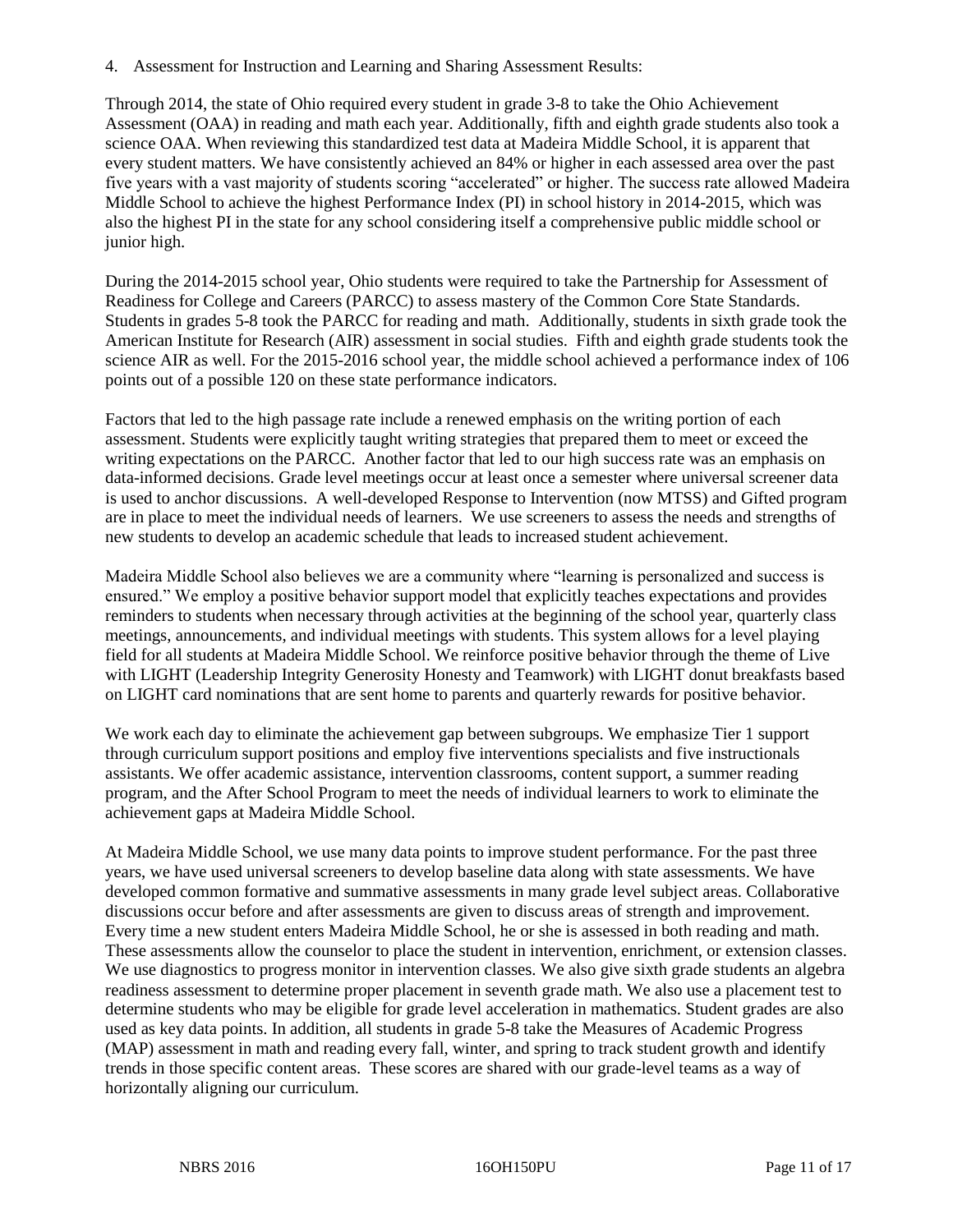Data is shared at semester staff data meetings, which allow teachers to discuss class trends and individual student progress. Often, students are selected for further assessments to determine if intervention is necessary either in the classroom or in an intervention setting. If the anecdotal evidence and other data points indicate a need for further discussion, Madeira Middle School has an MTSS team process. Data includes teacher perception, grades, universal screeners, and parent input. Parents are always part of the Child Study Team. During this process, we develop a needs assessment that may include Tier 1 supports, adjustments to schedule, accommodations, specific intervention time in the student's day, and/or individualized counseling.

Parents and students are informed through an online grading program, school website, team emails, principal email updates, individual emails, and parent conferences. Each year, state assessment data is mailed to parents as well. District-wide parent meetings, open houses, and parent conferences allow for parent input and communication throughout the school year. At the end of year school year the principal solicits community feedback through a survey that reflects on topics such as students' academic, social, emotional, and physical well being as well school culture, climate, safety, and communication. District-wide emails, newsletters, social media posts, and the Quality Profile inform parents about school/district success and other key initiatives.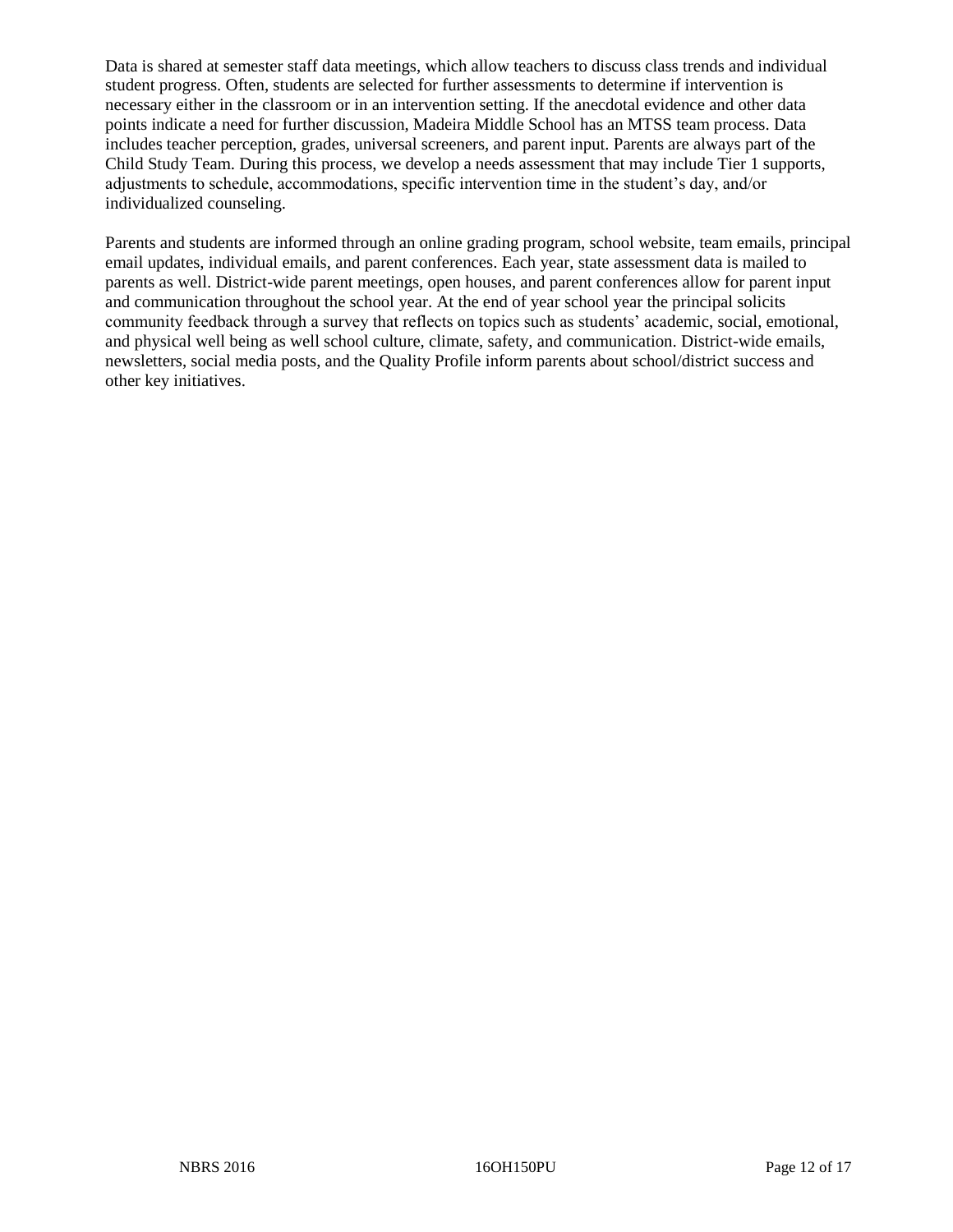# 1. School Climate/Culture:

At Madeira Middle School, our positive and productive school climate is evident in all that we do. We encourage and motivate our students academically with a rigorous and multi-faceted curriculum. Students work collaboratively on authentic, relevant, and complex design challenges focused on creative problem solving. Teachers incorporate technology into each unit when appropriate. Each grade level participates in a variety of field trips, ranging from a Cincinnati Symphony Orchestra performance to onsite environmental studies. Outside of class, many clubs such a Mathcounts and Power of the Pen enrich the core academic subjects. Our After School Program provides additional intervention and support for those who need targeted academic success.

To further students' social and emotional engagement, teachers nominate individuals to attend a quarterly LIGHT donut breakfast event to recognize good citizenship. Each quarter, every grade level has a class meeting to celebrate success and encourage growth. Additionally, fifth and sixth graders enjoy socials sponsored by the PTO and seventh and eighth grade students have the option to attend dances during the year (also sponsored by the PTO), and all students attend periodic pep rallies and assemblies featuring music, games, and teacher/student created videos. We value students' artwork and display it in the hallways.

Feeling safe, connected, and supported at school helps to foster student success. Students complete a biannual survey in which more than 88% of them have reported feeling safe at school and connected to staff members, who are accessible in many ways. Faculty members offer many class-based incentives and have designed a LIGHT program that, creates a positive tone for the year and sets standards and expectations. Teachers give frequent feedback in all areas, encouraging social, emotional, and academic growth. Students know that we are partners with their parents, and meet as a team when needed. The reciprocal school-home relationship supports development of the whole child. Teachers are also well versed on ALiCE (Alert, Lockdown, Inform, Counter, Evacuate) training in order to instill a sense of safety in the event of a worse-case-scenario conflict at MMS.

As professionals, our voices are heard in a variety of ways, from our Building Leadership Team to monthly faculty meetings, individual meetings with administrators, and the District Communication Team. We participate in site-based decisions when possible and lead curriculum planning and development, enjoying a high level of trust and academic freedom. Not only are we competitively compensated, but we receive tuition reimbursement and have access to professional growth funds to further our development. Our calendar includes in-service days, used for team collaboration and discussions and teacher-led presentations of current best practice.

2. Engaging Families and Community:

Madeira Middle School has a mission to be completely engaged with the families and community of Madeira. The school and the community are intrinsically linked with the mutual interests and goals of student success and school improvement; the success of our school can be measured by the level of community involvement, and the success of the Madeira community at-large is a direct result of the quality of our schools. We are engaged with the Madeira families and communities through several organizations.

Every year, the Madeira Parent Teacher Organization (PTO) donates countless hours of volunteer time to our school and thousands of dollars through fundraising initiatives. Some programs to which PTO has contributed include the purchase of new playground facilities and equipment, technology resources, field trips, and a teacher appreciation breakfast and luncheon. PTO also recruits parent volunteers and oversees classroom and grade level activities.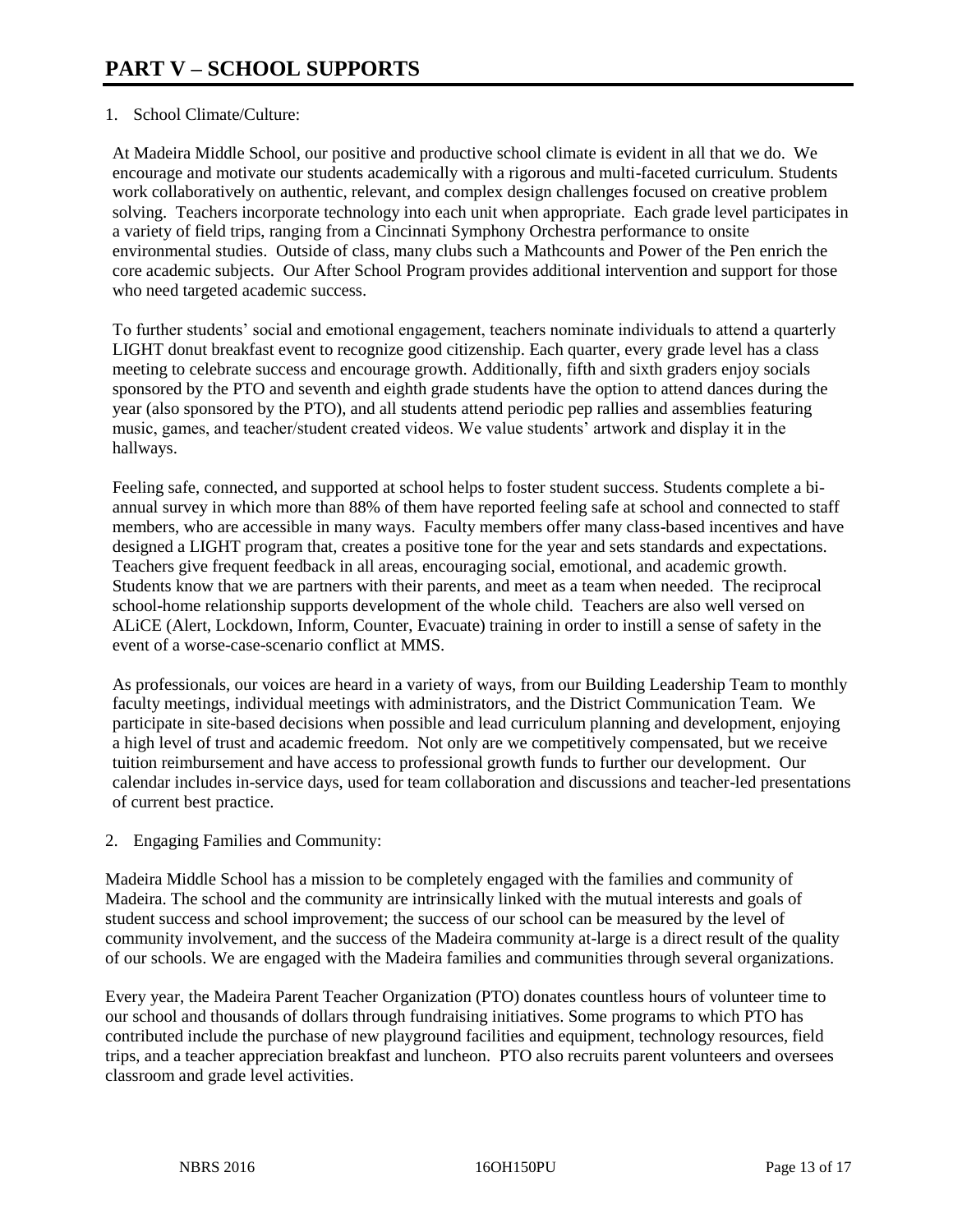The Madeira School Foundation's primary purpose is to raise money to support our school district's excellence in education. This organization has contributed to our school's academic enrichment programs, curriculum innovations, field trips, service learning opportunities, teacher training, leading edge technology and equipment, and international educational experiences.

By providing funding, volunteers, and publicity, the Madeira Music Boosters supports our school's music programs in the enrichment of every student's musical experience. This group works with our students and staff by supporting an environment of musical excellence that is a magnet for student participation and creates a lifelong love of musical arts. This group has partnered with our school by funding scholarships for camps, instrument purchases and repairs, and classroom musical accompaniments.

The Madeira Athletic Boosters provide support through fundraising events and volunteerism for middle school athletic programs. Additionally, the group maintains social media outlets to celebrate the success of our student athletes and teams. The boosters provide parent volunteers as well as funds for uniforms and equipment, officiating fees, and facility maintenance. The boosters, in conjunction with the Madeira Schools Foundation, is set to break ground in the summer of 2016 on a new physical fitness and weight room facility to take our athletes through the 21st Century.

In addition to the formal groups described above, our school encourages community interaction and engagement through regularly scheduled open houses, conferences, and school board meetings. Art shows, musicals, service learning events, sporting events, and theatrical productions are also well-attended. Our school also provides an open forum for discussion and engagement through blogs, Facebook, Twitter, and our Blue and Gold Parent Digest emails/newsletters. We also have a partnership with Cerkl, which allows us to connect with the community through regular updates and posts from school teachers and administrators that is sent directly to parents and community members as a way to connect regarding projects and partnerships between the MMS classrooms and community.

Madeira is uniquely a non-union school. Instead of a union, we have District Communication Team (DCT) that meets once a month to discuss the relationship between the teachers and the administration. Each of the three building in Madeira City Schools has two volunteers who sit on the committee. We also have a Madeira Planning Commission that is made up of parents, community members, administrators, board members, and teachers who conduct research each year to better our schools. For example, they survey neighboring school districts in regard to technology use, salary and benefits, global education, building renovations, and other important aspects of a school district to make sure we are constantly reflecting and staying up to date with the happenings in education. This way, we are proactive and prepared to meet the needs of our students. Each planning commission committee reports findings to the board in order to make recommendations and keep members informed. Many other districts request to see these reports and use them to gauge their progress and planning as well, making Madeira a leader in the Cincinnati area.

# 3. Professional Development:

Madeira City Schools prides itself on encouraging lifelong learning for our students as well as our staff. We feel that our professional development enhances student achievement by focusing on making data-informed decisions to extend and enrich our curriculum. Professional growth in Madeira City Schools is consistently targeted to our district goals and strategic planning. For the past few years, we have focused on creativity and innovation, creating opportunities for our teachers to learn more about literacy studies and technology integration. We have worked closely with the Ohio Writing Project to foster literacy in all content areas and build a consistent thread of understanding and vocabulary in our courses and classrooms. The staff is utilizing the creative ideas they develop in our learning sessions to launch classroom projects, including literature circles that are centered on metacognitive strategies, math problems that have multiple answers that require creative thinking and collaboration, and social studies projects that are based on using primary sources to draw a conclusion to solve a problem. Next year, we plan on going one-to-one in grades five through eight, meaning that all students will have daily access to a Chromebook. We will be working closely with our technology liaison at Hamilton County Education Services Center to support teachers in their technological endeavors while they learn how to enable students to continue to be critical thinkers and problem solvers through the use of technology and connecting with the world through their device.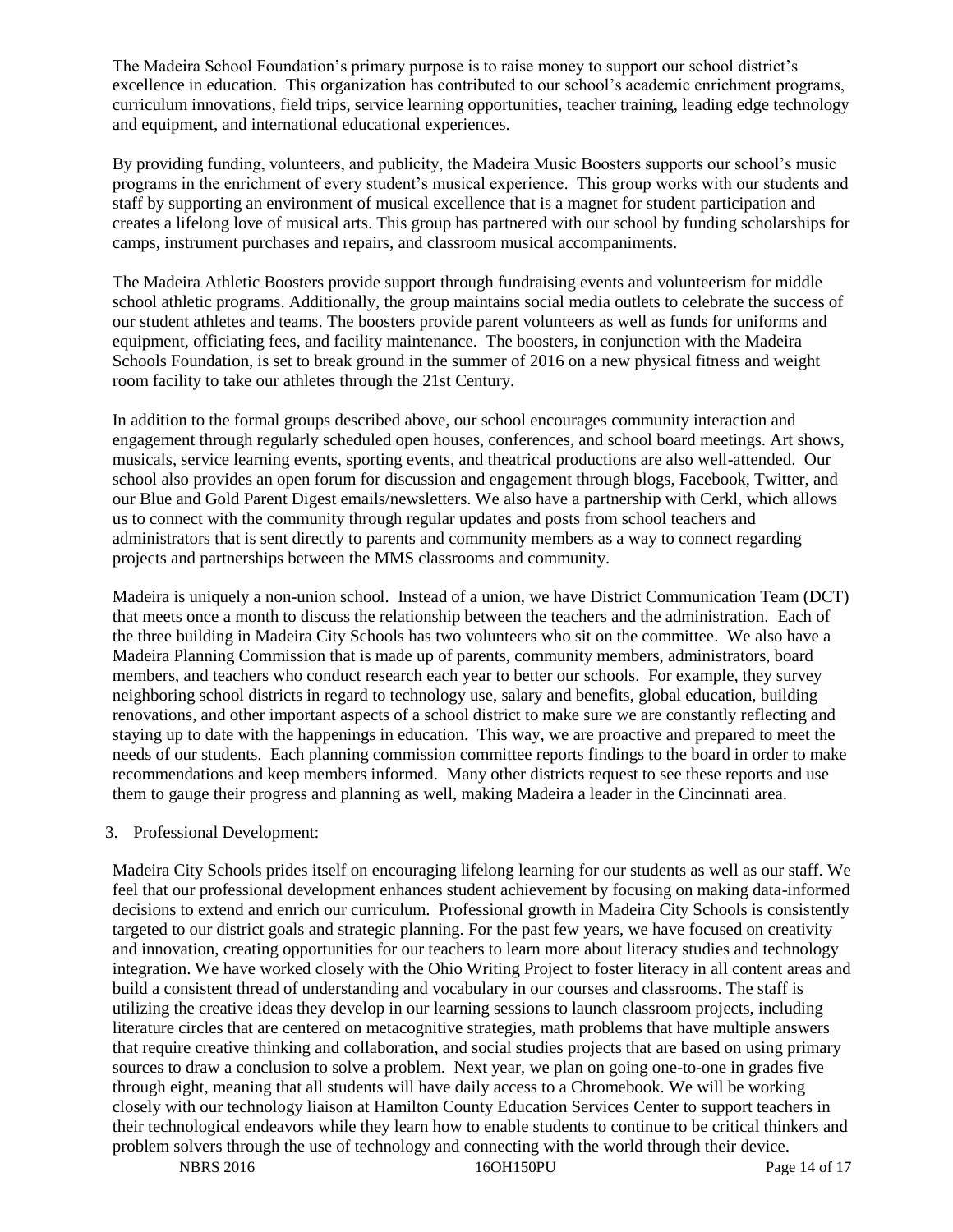At the district level, Madeira has been working through John Hattie's Visible Learning. This district-wide program allowed for teachers to study best teaching practices that are rooted in factual evidence. This strengthened our philosophy and allowed for a dialogue between teachers that renewed a passion for student-centered teaching and learning. Instructional leaders were then able to continue this study by attending Visible Learning Workshops hosted by Hamilton County throughout the year and bring feedback to their departments.

Throughout the school year, we host regular professional development opportunities for teachers and building leaders. This school year, three professional development days were built into the school calendar. For each professional day, we gathered data and feedback from staff members and use it to carefully develop the next learning opportunity. We collaborate with outside organizations, including High AIMS, the Ohio Writing Project, and Hamilton County Educational Service Center to bring experts to our community who are knowledgeable about topics such a project-based learning, literacy across the curriculum, differentiation, assessments, technology integration, and curricular horizontal and vertical alignment.

This year, Madeira Middle School teachers had the option to participate in a book study led by a building instructional leader. This group read Todd Whitaker's What Great Teachers Do Differently and met 4 times to discuss the philosophy and practice behind his findings and theories. This gave teachers an opportunity to reflect on their teaching practice and engage in a dialogue that led to thoughtful reflection among grade levels based on the theory and ideas in each chapter. Chapter topics ranged from lesson planning, to classroom management, to administrative style and building relationships.

Staff members have the option of taking part in the Building Leadership Team that meets monthly to discuss important issues that affect daily life at Madeira Middle School. This year, this committee discussed a professional development plan for our upcoming one-to-one technology roll out, alternative options to our master schedule, and school culture and climate initiatives.

# 4. School Leadership:

The leadership at Madeira Middle School is focused on building a positive school culture in which each student and staff member is valued. Our leadership structure consists of a principal and an assistant principal with the support of a full-time school counselor and full-time Director of Student Services. Our leadership philosophy is built on collaboration and mutual trust. Many decisions are made after gathering relevant data and garnering opinions of staff, students, and parents. Collaborative decisions are important, but the principal and assistant principal are able to make quick and decisive decisions when necessary.

Our administrative team encourages data-informed decisions. Types of data may include results from state assessments, formative and summative classroom assessments, universal screeners, and anecdotal information. The administrative team prides itself on building relationships with students, staff, and parents and the community. Our school leaders are visible, approachable, and engaged in the school, and have an "open door" policy in which stakeholder needs often come before their personal needs.

A core principle of our leadership philosophy is transparency. Transparency is achieved through open/honest conversations and a strong communication plan that consists of meetings, emails, blog posts, and the use of social media. Our principal and assistant principal lead by example. They are lifelong learners who actively participate in professional development, develop their personal learning network, and have a growth mindset. They are willing to help where necessary to ensure the smooth operation of the school.

Each month, all or part of the administrative team meets with groups such as the Instructional Leaders, Building Leadership Team, Parent/Teacher Organization, and staff. The overarching goal of each of these meetings is to support the learning and success of well-rounded students. Some meetings include specific data, while others allow the principal to gain anecdotal information to make decisions. The principal reviews the school budget quarterly to ensure spending is appropriate and matches the needs of the building. He works closely with the PTO and the Madeira Schools Foundation, who provide financial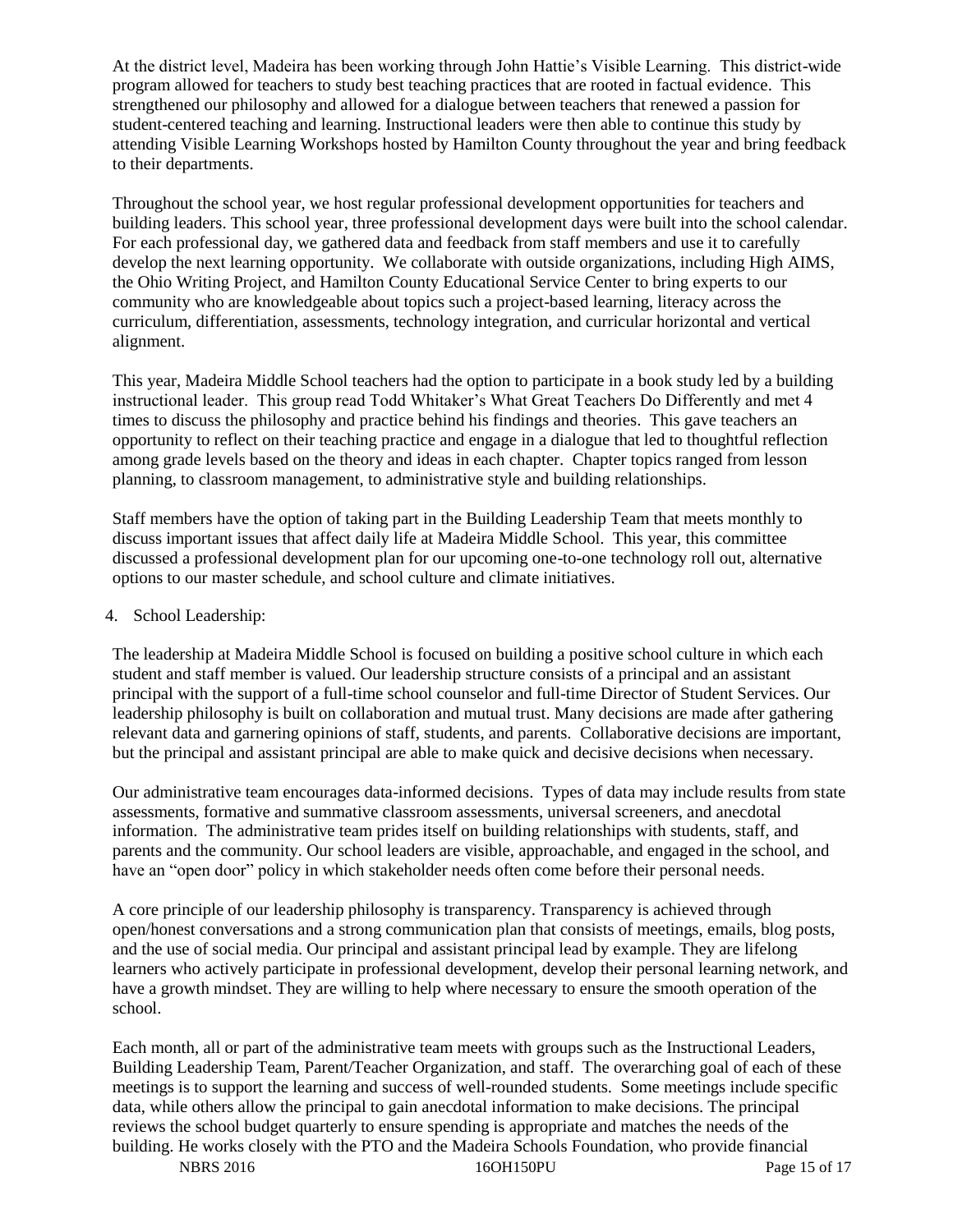support to meet the needs of students through activities such a field trips, speakers, and technology. Building leadership is supported by the members of the Board of Education and Superintendent, who encourage a focus on fostering 21st Century habits and strategic district goals. The MMS administrative team also meets with each grade-level team weekly to discuss professional development, student concerns, analyze data, and hear feedback regarding school culture and happenings.

Our principal is aware that school/life balance is necessary in the 21st century. He promotes clubs, athletics, and other activities for students. He meets and talks with individual students, staff, and parents to gauge the climate and culture of the building. He supports social gatherings inside and outside of the work day that are open to all staff.

Our leaders at Madeira Middle School stay current, solicit feedback, and openly communicate before and after decisions are made. The leadership is built on trust, high expectations, and the belief that each person in the school community has an essential role and corresponding responsibilities.